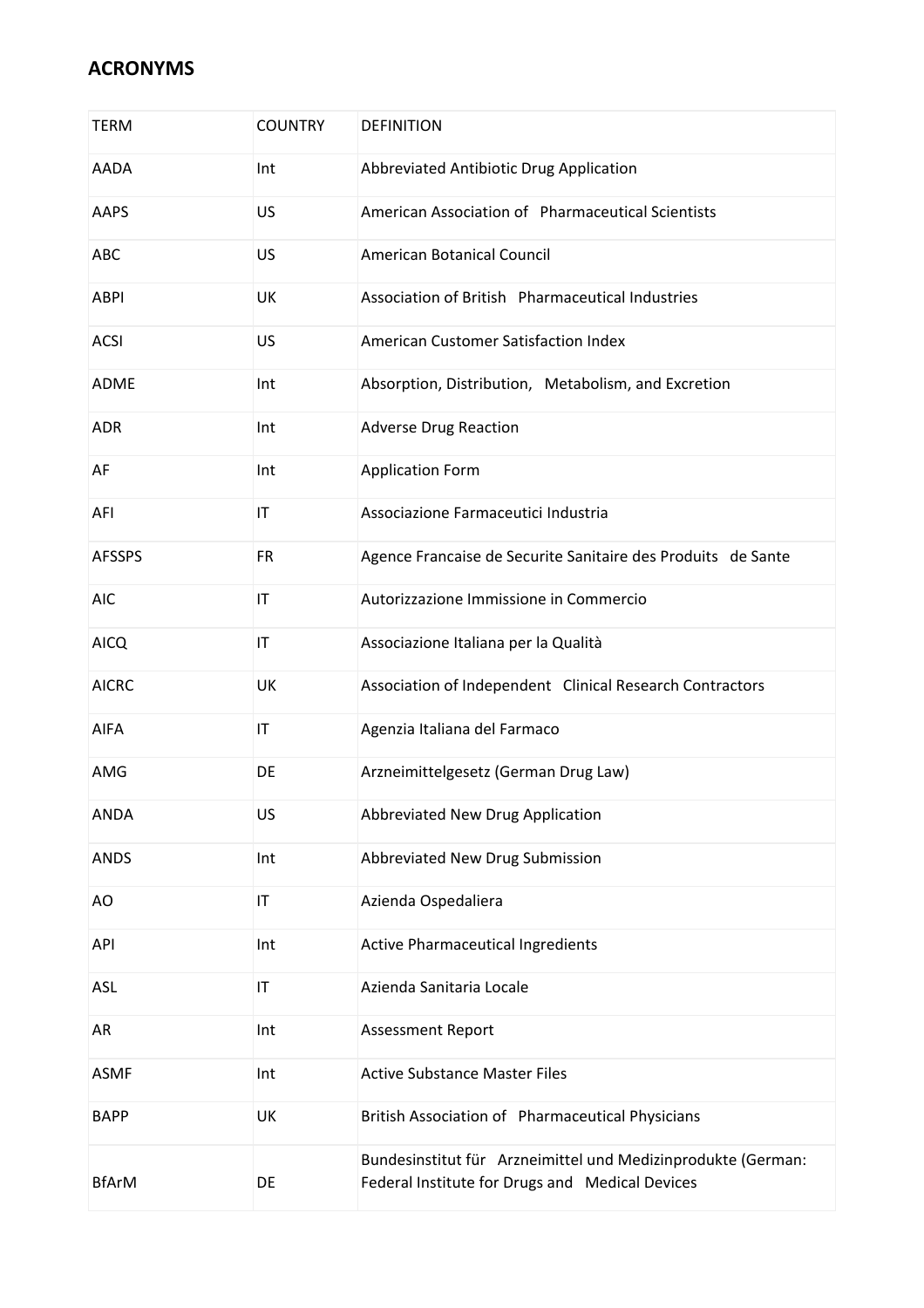| <b>BLA</b>        | Int                    | <b>Biologics License Application</b>                                                    |
|-------------------|------------------------|-----------------------------------------------------------------------------------------|
| <b>BP</b>         | UK                     | British Pharmacopoeia                                                                   |
| <b>BPD</b>        | Int                    | <b>Biocidal Products Directive</b>                                                      |
| <b>BPL</b>        | IT                     | Buona Pratica Laboratorio                                                               |
| <b>BSE</b>        | Int                    | Bovine Spongiform Encephalopathy                                                        |
| <b>CAPRA</b>      | <b>CND</b>             | Canadian Association of Pharmaceutical Regulatory Affairs                               |
| CAT               | Int                    | <b>Committee for Advanced Therapies</b>                                                 |
| <b>CAS Number</b> | Int                    | <b>Chemical Abstracts Service Number</b>                                                |
| <b>CBER</b>       | US                     | Center for Biologics Evaluation and Research                                            |
| <b>CDC</b>        | US                     | <b>Centers for Disease Control</b>                                                      |
| <b>CDER</b>       | US                     | Center for Drug Evaluation and Research                                                 |
| <b>CDRH</b>       | US                     | Center for Devices and Radiological Health                                              |
| <b>CE</b>         | $\mathsf{I}\mathsf{T}$ | Consiglio Europeo                                                                       |
| <b>CEN</b>        | Int                    | Comité Européen de Normalisation                                                        |
| <b>CEP</b>        | Int                    | Certificate European Pharmacopoeia                                                      |
| <b>CES</b>        | $\mathsf{I}\mathsf{T}$ | Comitato Economico e Sociale                                                            |
| <b>CHMP</b>       | Int                    | Committee for Medicinal Products for Human Use                                          |
| <b>CIOMS</b>      | Int                    | Council for International Organizations of Medical Sciences                             |
| <b>CIPE</b>       | IT                     | Comitato Interministeriale per la Programmazione Economica                              |
| CLP regulation    | Int                    | Classification, Labelling and Packaging Regulation                                      |
| <b>CLV</b>        | $\mathsf{I}\mathsf{T}$ | Certificato di Libera Vendita                                                           |
| CMC               | US                     | Chemistry, Manufacturing, and Controls                                                  |
| CMD(h)            | Int                    | Co-ordination Group for Mutual Recognition and Decentralised<br>Procedures - Human      |
| CMD(v)            | Int                    | Co-ordination Group for Mutual Recognition and Decentralised<br>Procedures - Veterinary |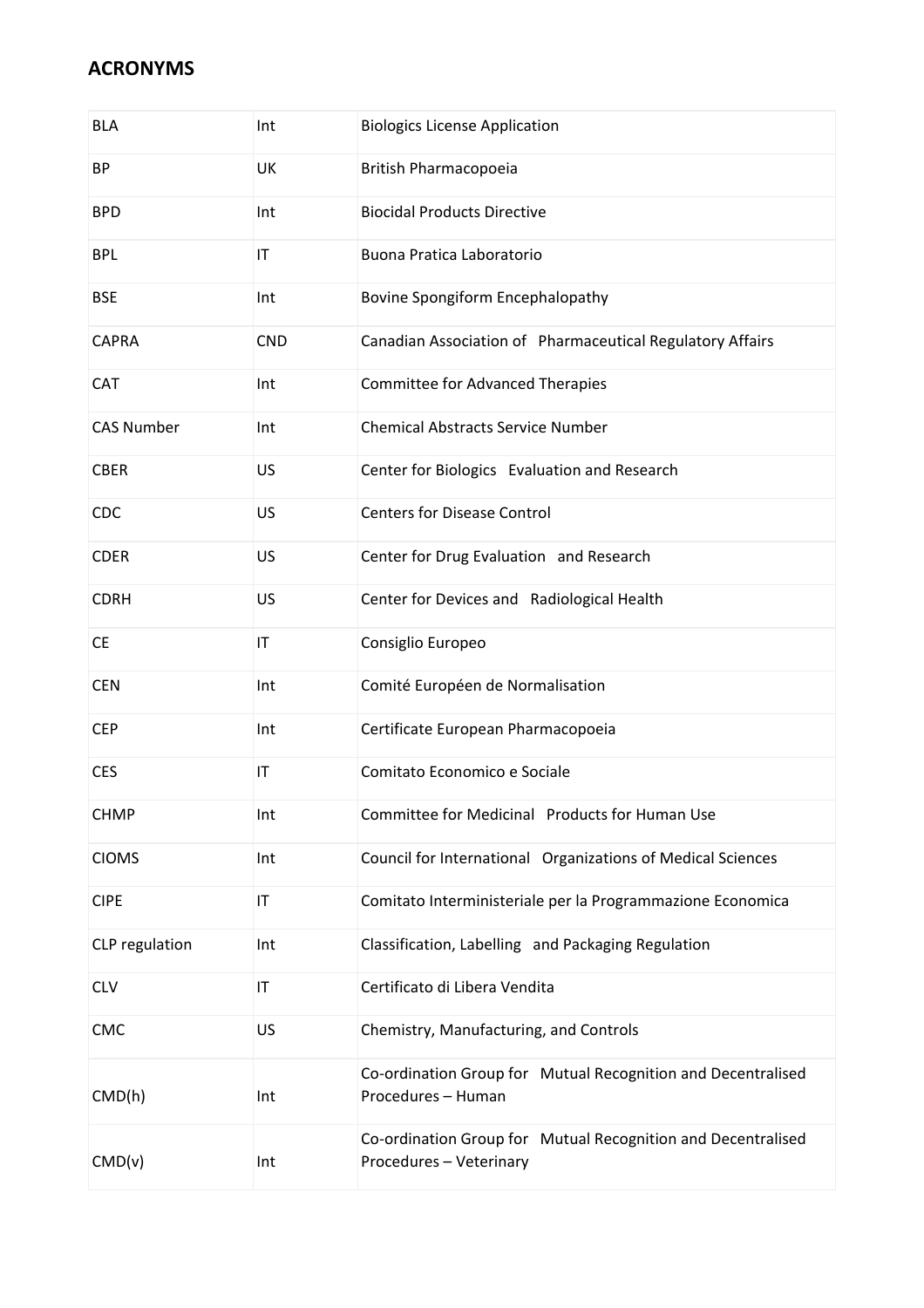| <b>CMS</b>    | Int                    | <b>Concerned Member State</b>                                                                                             |
|---------------|------------------------|---------------------------------------------------------------------------------------------------------------------------|
| <b>CND</b>    | $\mathsf{I}\mathsf{T}$ | Classificazione Nazionale dei Dispositivi Medici                                                                          |
| <b>COLIPA</b> | Int                    | Comité de Liaison des Associations Européennes de LIndustrie de<br>la Parfumerie, des Produits Cosmetiques et de Toilette |
| <b>COMP</b>   | Int                    | Committee for Orphan Medicine Product                                                                                     |
| <b>COPR</b>   | Int                    | <b>Control of Pesticides Regulations</b>                                                                                  |
| CoS           | Int                    | Certificate of Suitability                                                                                                |
| <b>CP</b>     | Int                    | <b>Centralized Procedure</b>                                                                                              |
| <b>CPP</b>    | $\mathsf{I}\mathsf{T}$ | Certificato di Prodotto Farmaceutico                                                                                      |
| <b>CRC</b>    | Int                    | <b>Clinical Research Coordinator</b>                                                                                      |
| <b>CRO</b>    | Int                    | <b>Contract Research Organisation</b>                                                                                     |
| <b>CSD</b>    | UK                     | Committee on Safety of Medicines                                                                                          |
| <b>CSR</b>    | Int                    | <b>Clinical Study Report</b>                                                                                              |
| <b>CSS</b>    | $\mathsf{I}\mathsf{T}$ | Consiglio Superiore di Sanità                                                                                             |
| <b>CTD</b>    | Int                    | <b>Common Technical Dossier</b>                                                                                           |
| <b>CTC</b>    | UK                     | <b>Clinical Trial Certificate</b>                                                                                         |
| <b>CTS</b>    | IT                     | Commissione Tecnico Scientifica                                                                                           |
| <b>CTX</b>    | UK                     | <b>Clinical Trial Exemption</b>                                                                                           |
| <b>CUF</b>    | $\mathsf{I}\mathsf{T}$ | Commissione Unica del Farmaco                                                                                             |
| <b>CVMP</b>   | Int                    | Committee for Medicinal Products for Veterinary Use                                                                       |
| <b>DCP</b>    | Int                    | <b>Decentralised Procedure</b>                                                                                            |
| DD            | Int                    | Due Diligence                                                                                                             |
| <b>DDD</b>    | Int                    | Dear Doctor Letter                                                                                                        |
| <b>DDD</b>    | Int                    | Define Daily Dose/ Dose Define Die                                                                                        |
| DdL           | $\mathsf{I}\mathsf{T}$ | Disegno di Legge                                                                                                          |
| DL            | $\mathsf{I}\mathsf{T}$ | Decreto Legge                                                                                                             |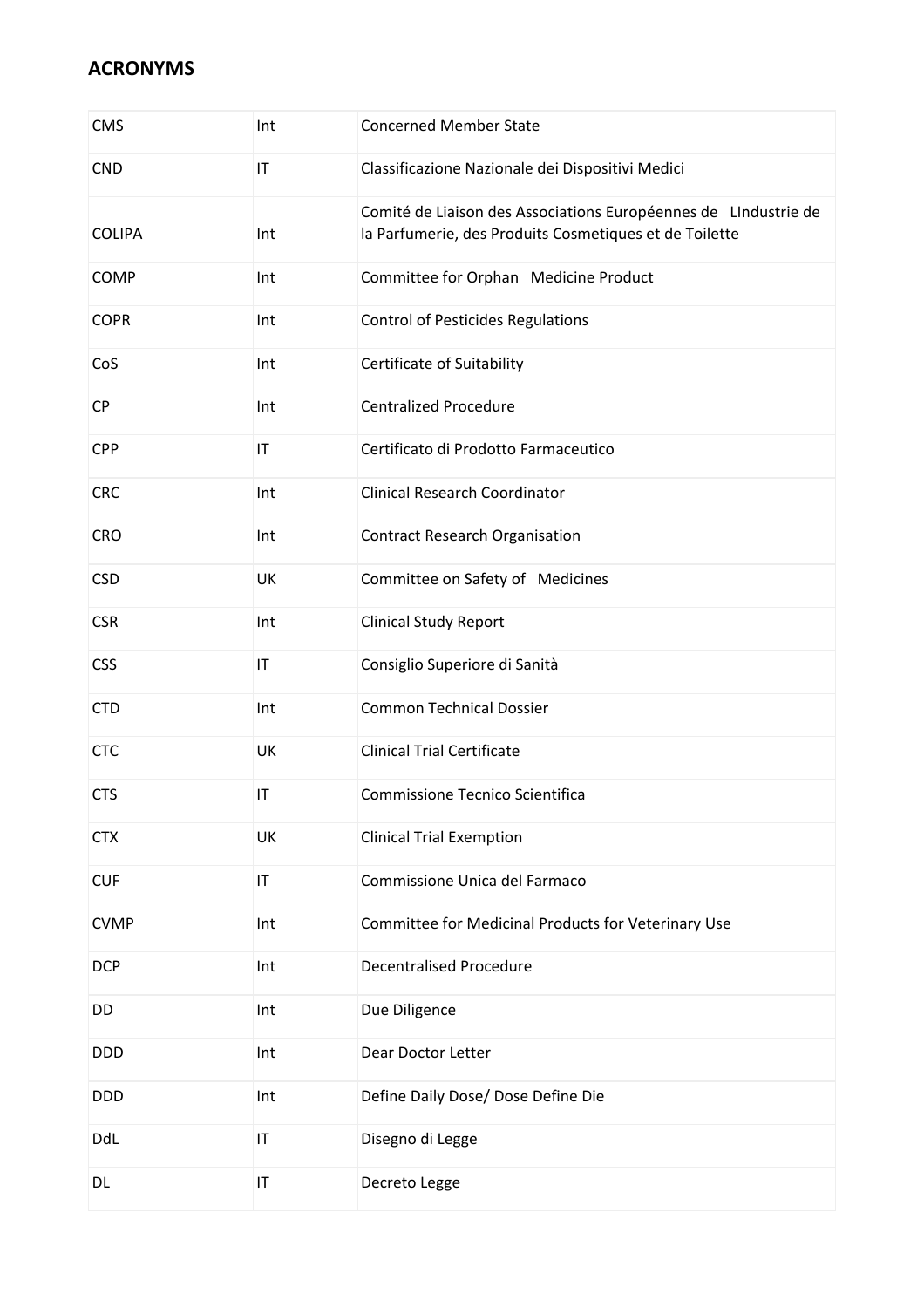| D.Lgs.        | $\mathsf{I}\mathsf{T}$ | Decreto Legislativo                                                      |
|---------------|------------------------|--------------------------------------------------------------------------|
| D.M.          | IT                     | Decreto Ministeriale                                                     |
| DM            | $\mathsf{I}\mathsf{T}$ | Dispositivo Medico                                                       |
| <b>DMF</b>    | Int                    | Drug Master File                                                         |
| <b>DPI</b>    | $\mathsf{I}\mathsf{T}$ | Dispositivi per la Protezione Individuale                                |
| <b>DRG</b>    | Int                    | <b>Diagnosis Related Groups</b>                                          |
| <b>DDPS</b>   |                        | Detailed Description Pharmacovigilance System                            |
| <b>ECHA</b>   | Int                    | <b>European Chemical Agency</b>                                          |
| <b>ECM</b>    | IT                     | Educazione Continua in Medicina                                          |
| eCTD          | Int                    | electronic Common Technical Dossier                                      |
| <b>EDQM</b>   | Int                    | European Directorate for the Quality of Medicines & HealthCare           |
| EEA           | Int                    | European Economic Area                                                   |
| <b>EFPIA</b>  | Int                    | European Federation of the Pharmaceutical Industries and<br>Associations |
| <b>EFQM</b>   | Int                    | <b>European Foundation for Quality Management</b>                        |
| <b>EFSA</b>   | Int                    | European Food Safety Authority                                           |
| <b>EFTA</b>   | Int                    | <b>European Free Trade Association</b>                                   |
| EGA           | Int                    | <b>European Generic medicines Association</b>                            |
| <b>EINECS</b> | Int                    | European Inventory of Existing Commercial Chemical Substances            |
| EMA           | Int                    | <b>European Medicine Agency</b>                                          |
| EOQ           | Int                    | <b>European Organization for Quality</b>                                 |
| <b>EPAR</b>   | Int                    | European Public Assessment Report                                        |
| EPO           | Int                    | <b>European Patent Organisation</b>                                      |
| <b>ESTRI</b>  | Int                    | Electronic Standards for the Transmission of Regulatory<br>Information   |
| <b>ETOMEP</b> | Int                    | European Technical Office for Medicinal Products                         |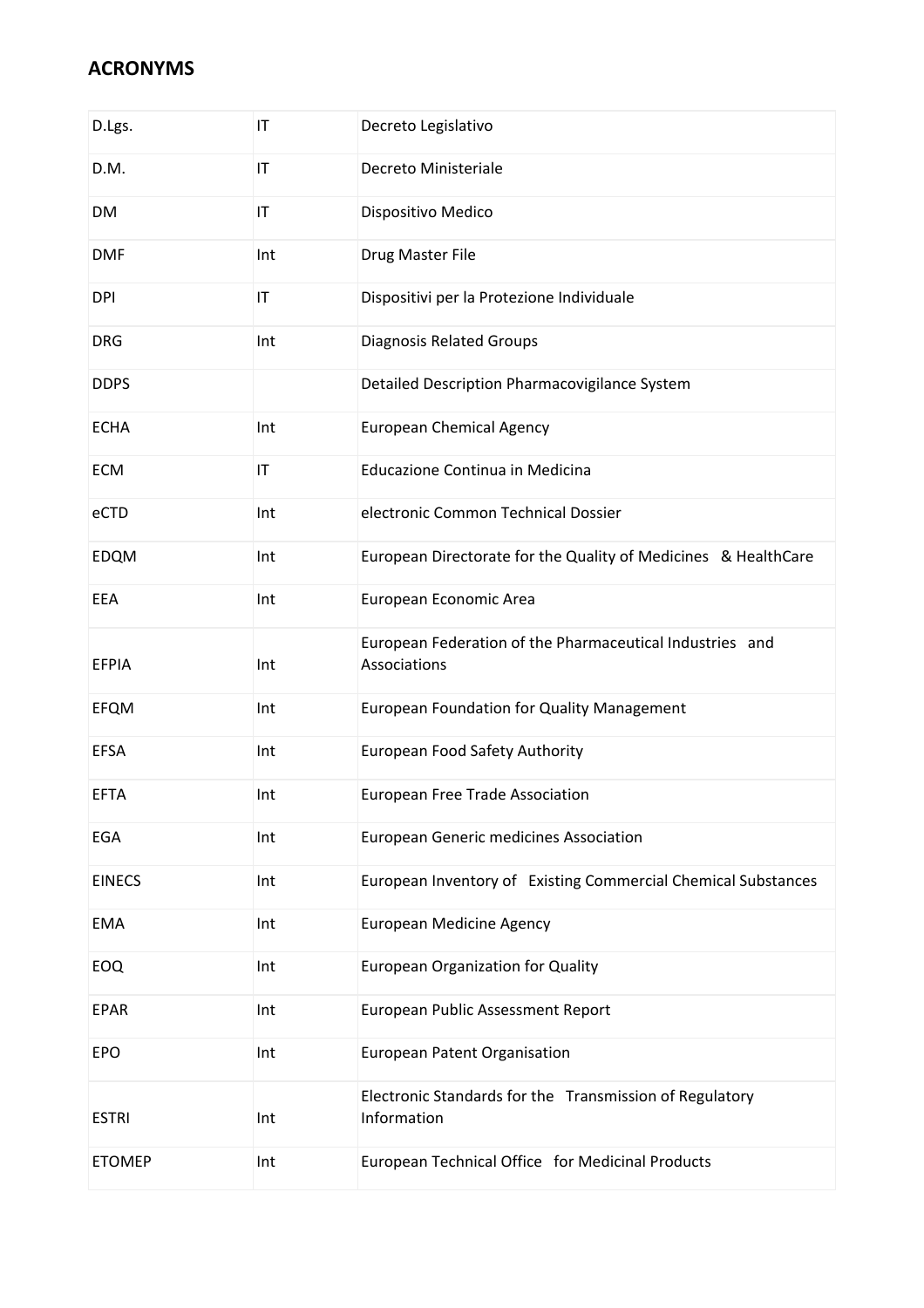| <b>EUCOMED</b> | Int                    | European Confederation of Medical Devices Association |
|----------------|------------------------|-------------------------------------------------------|
| <b>EUDRA</b>   | Int                    | European Union Drug Regulatory Authorities            |
| <b>EVCTM</b>   | Int                    | EudraVigilance Clinical Trial Module                  |
| <b>EVDAS</b>   | Int                    | EudraVigilance Data warehouse Analysis System         |
| <b>FANS</b>    | IT                     | Farmaci Anti-infiammatori non Steroidei               |
| <b>FDA</b>     | US                     | Food and Drug Administration                          |
| <b>FMEA</b>    | Int                    | Failure Mode and Effects Analysis                     |
| <b>FSC</b>     | Int                    | Free Sale Certificate                                 |
| <b>FU</b>      | $\mathsf{I}\mathsf{T}$ | Farmacopea Ufficiale                                  |
| GCP            | Int                    | <b>Good Clinical Practice</b>                         |
| GDP            | Int                    | <b>Good Distribution Practice</b>                     |
| <b>GHS</b>     | Int                    | <b>Globally Harmonised System</b>                     |
| <b>GHTS</b>    | Int                    | <b>Global Harmonisation Task Force</b>                |
| <b>GLP</b>     | Int                    | <b>Good Laboratory Practice</b>                       |
| <b>GMDN</b>    | Int                    | <b>Global Medical Device Nomenclature</b>             |
| <b>GMP</b>     | Int                    | <b>Good Manufacturing Practice</b>                    |
| GPvP           | Int                    | Good Pharmacovigilance Practise                       |
| GVP            | Int                    | <b>Good Vigilance Practises</b>                       |
| GU             | $\mathsf{I}\mathsf{T}$ | Gazzetta Ufficiale                                    |
| <b>HACCP</b>   | Int                    | Hazard Analysis Critical Control Point                |
| <b>HMA</b>     | Int                    | <b>Heads of Medicines Agency</b>                      |
| <b>HMPC</b>    | Int                    | Committee on Herbal Medicinal Products                |
| <b>HPFB</b>    | Int                    | Health Products and Food Branch                       |
| <b>HPLC</b>    | Int                    | High-performance liquid chromatography                |
| <b>HSE</b>     | UK                     | Healthy Survey for England                            |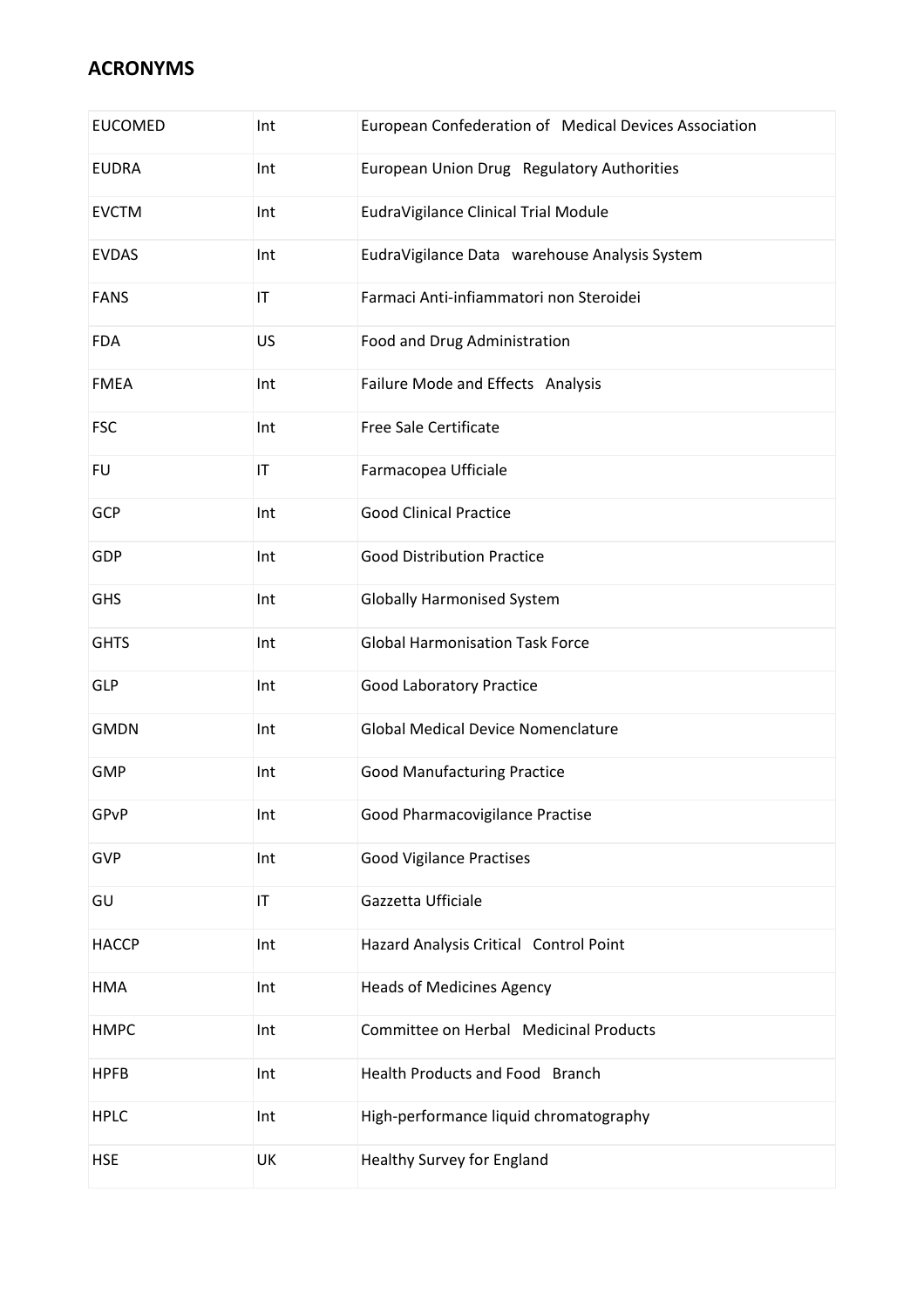| <b>ICDRA</b>  | Int                    | International Conference of Drug Regulatory Authorities                    |
|---------------|------------------------|----------------------------------------------------------------------------|
| <b>ICH</b>    | Int                    | International Conference on Harmonisation                                  |
| <b>ICSR</b>   | Int                    | Individual Case Safety Report                                              |
| <b>IDE</b>    | US                     | <b>Investigational Device Exemption</b>                                    |
| <b>IFPMA</b>  | Int                    | International Federation of Pharmaceutical Manufacturers &<br>Associations |
| IfU           | Int                    | <b>Istruction for Use</b>                                                  |
| <b>INCI</b>   | Int                    | International Nomenclature of Cosmetic Ingredients                         |
| <b>IND</b>    | US                     | Investigational New Drug Application                                       |
| <b>IRD</b>    | Int                    | <b>Initial Receipt Dates</b>                                               |
| <b>ISBN</b>   | Int                    | <b>International Standard Book Number</b>                                  |
| <b>ISO</b>    | Int                    | International Organization for Standardization                             |
| <b>ISPRA</b>  | $\mathsf{I}\mathsf{T}$ | Istituto Superiore per la Protezione e la Ricerca Ambientale               |
| <b>ISS</b>    | IT                     | Istituto Superiore di Sanità                                               |
| <b>ISTAT</b>  | IT                     | Istituto Nazionale di Statistica                                           |
| <b>IUCLID</b> | Int                    | International Uniform Chemical Information Database                        |
| <b>IUPAC</b>  | Int                    | International Union of Pure and Applied Chemistry                          |
| <b>IVD</b>    | Int                    | In Vivo Diagnostic                                                         |
| <b>JPMA</b>   | Int                    | Japan Pharmaceutical Manufacturers Association                             |
| LARN          | IT                     | Livelli di Assunzione giornalieri Raccomandati di energia e<br>Nutrienti   |
| LoA           | Int                    | Letter of Access                                                           |
| MA            | Int                    | Marketing Authorization                                                    |
| <b>MAA</b>    | Int                    | Marketing Authorization Application                                        |
| MAH           | Int                    | Marketing Authorization Holder                                             |
| <b>MBTC</b>   | Int                    | Management Board Telematics Committee                                      |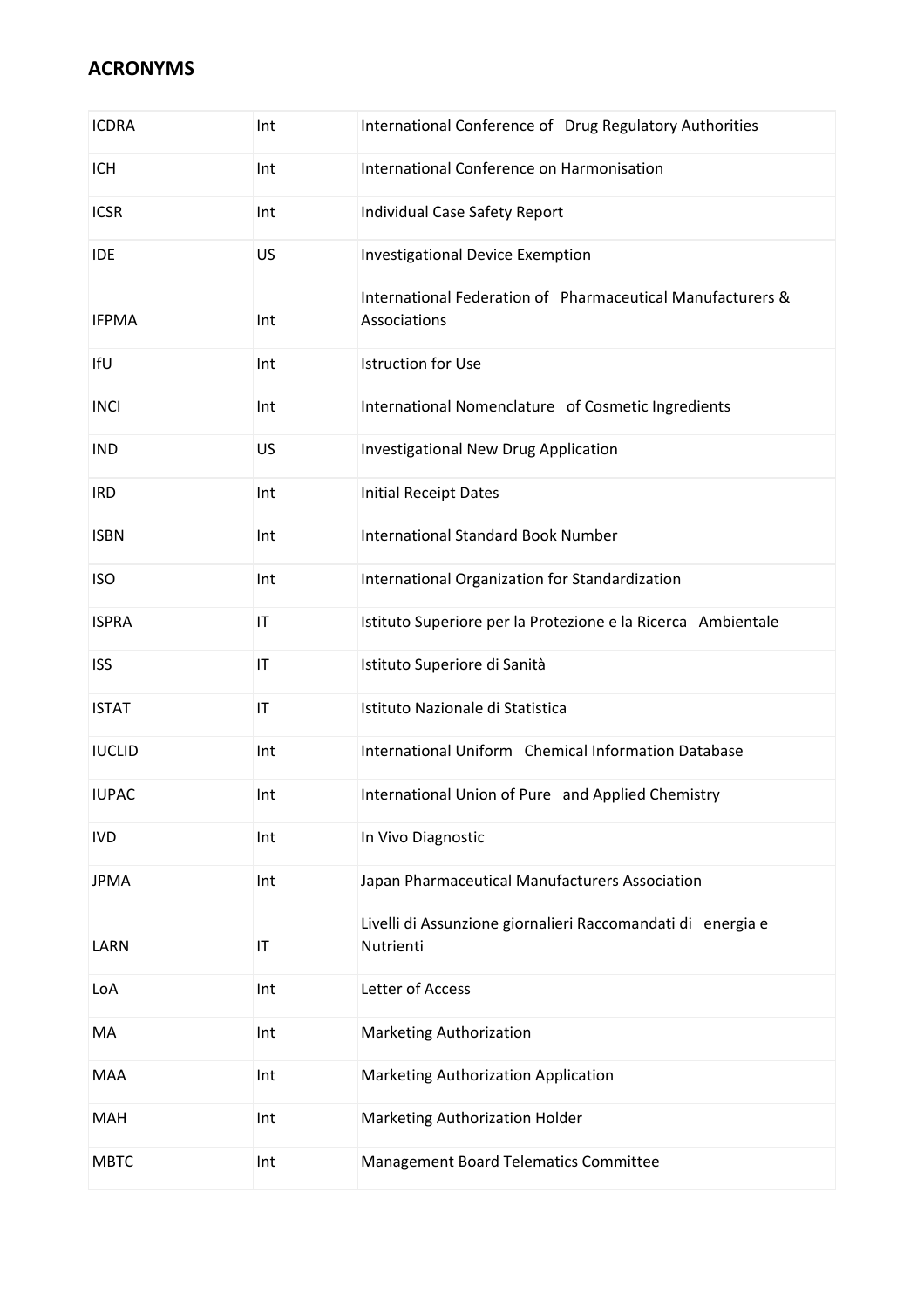| <b>MCA</b>   | UK                     | <b>Medicines Control Agency</b>                            |
|--------------|------------------------|------------------------------------------------------------|
| MD           | Int                    | <b>Medical Device</b>                                      |
| <b>MDMA</b>  | US                     | <b>Medical Device Manufacturers Association</b>            |
| MdS-MinSal   | IT                     | Ministero della Salute                                     |
| MedDRA       | Int                    | Medical Dictionary for Drug Regulatory Affairs             |
| <b>MHRA</b>  | UK                     | Medicines and Healthcare Products Regulatory Agency        |
| <b>MIUR</b>  | IT                     | Ministero dell'Istruzione, dell'Università e della Ricerca |
| <b>MND</b>   | SGP                    | Ministry of National Development                           |
| <b>MRP</b>   | Int                    | <b>Mutual Recognition Procedure</b>                        |
| <b>NAS</b>   | $\mathsf{I}\mathsf{T}$ | Nucleo Antisofisticazione e Sanità                         |
| <b>NAS</b>   | Int                    | <b>New Active Substance</b>                                |
| <b>NB</b>    | Int                    | Notified Body                                              |
| <b>NBF</b>   | $\mathsf{I}\mathsf{T}$ | Norme di Buona Fabbricazione                               |
| <b>NCA</b>   | UK                     | <b>National Competent Authority</b>                        |
| <b>NCI</b>   | US                     | <b>National Cancer Institute</b>                           |
| <b>NCNPR</b> | Int                    | National Center Natural Products Research                  |
| <b>NDA</b>   | US                     | New Drug Application                                       |
| <b>NDS</b>   | Int                    | New Drug Submission                                        |
| <b>NIH</b>   | Int                    | National Institutes of Health                              |
| <b>NOIS</b>  | $\mathsf{I}\mathsf{T}$ | Nulla Osta Igienico Sanitario                              |
| <b>NPA</b>   | UK                     | <b>National Pharmaceutical Association</b>                 |
| OD           | Int                    | Orphan Drug                                                |
| <b>NSAID</b> | Int                    | Nonsteroidal Anti-inflammatory Drug                        |
| OGD          | US                     | Office of Generic Drugs                                    |
| <b>OGM</b>   | IT                     | Organismo Geneticamente Modificato                         |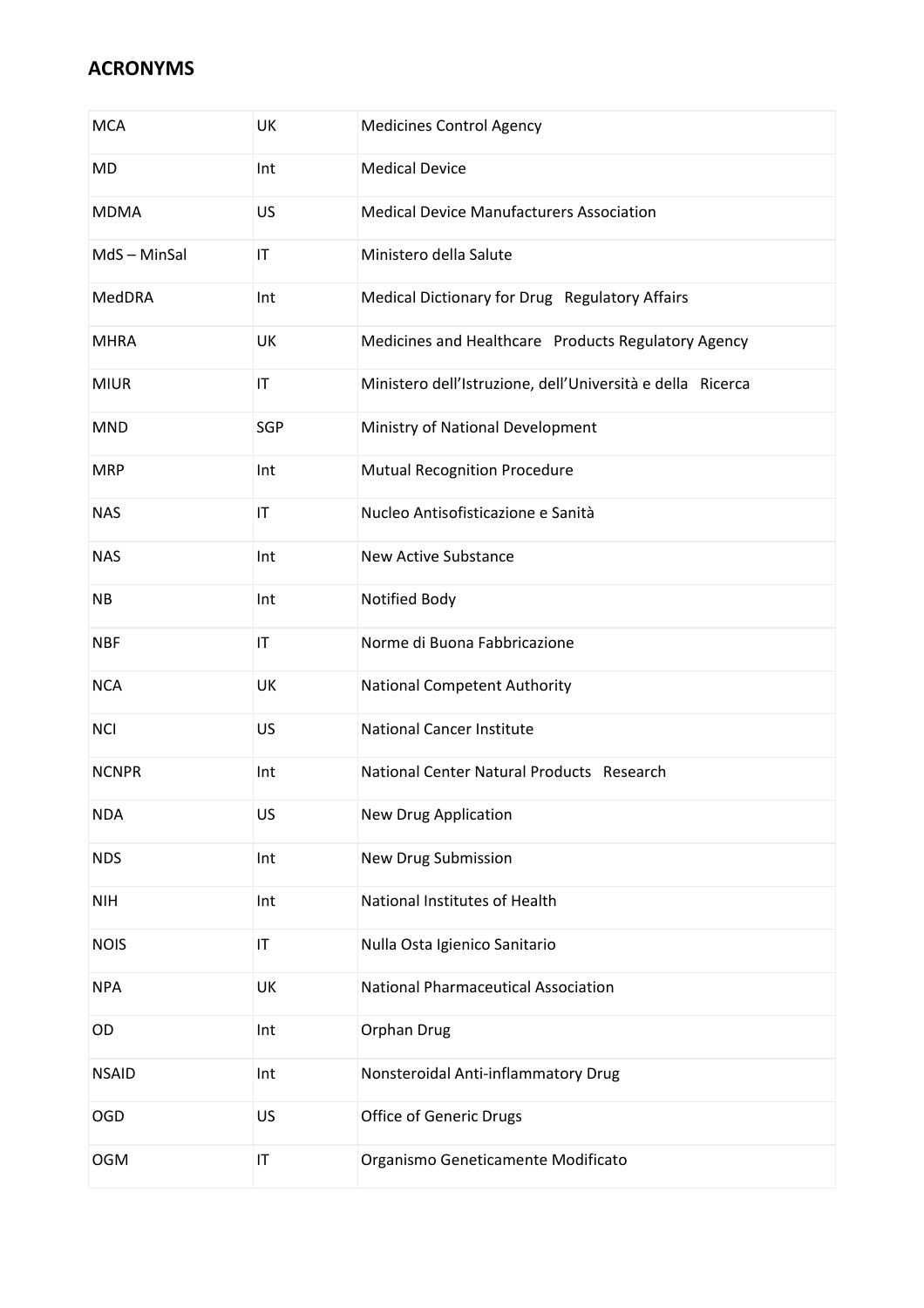| <b>OMCL</b> | Int                    | <b>Official Medicines Control Laboratories</b>             |
|-------------|------------------------|------------------------------------------------------------|
| OMS         | $\mathsf{I}\mathsf{T}$ | Organizzazione Mondiale della Sanità                       |
| <b>OTC</b>  | Int                    | Over the Counter                                           |
| PAT         | Int                    | Process Analytical Technology                              |
| <b>PDCO</b> | Int                    | <b>Pediatric Committee</b>                                 |
| PHT         | $\mathsf{I}\mathsf{T}$ | Prontuario ospedale-territorio                             |
| PhVWP       | Int                    | Pharmacovigilance Working Party                            |
| <b>PICS</b> | <b>FR</b>              | Programmes Internationaux de Coopération Scientifique      |
| <b>PICS</b> | Int                    | Pharmaceutical Inspection Cooperation Scheme               |
| PIL         | Int                    | <b>Product Information Label</b>                           |
| PIM         | Int                    | <b>Product Information Management</b>                      |
| PIP         | Int                    | Pediatric Investigation Plan                               |
| <b>PMA</b>  | US                     | Pre-market Authorization for approval of class III devices |
| <b>PMC</b>  | IT                     | Presidio Medico Chirurgico                                 |
| PMI         | $\mathsf{I}\mathsf{T}$ | Piccole e Medie Imprese                                    |
| PRR         | Int                    | <b>Proportional Reporting Ratio</b>                        |
| PRAC        |                        | Pharmacovigilance Risk Assessement Committee               |
| <b>PSMF</b> | Int                    | Pharmacovigilance Sistem Master File                       |
| <b>PSUR</b> | Int                    | Product Safety Update Report                               |
| <b>PVAR</b> | Int                    | <b>Preliminary Variation Assesment Report</b>              |
| <b>RMS</b>  | Int                    | Reference Member State                                     |
| QA          | Int                    | <b>Quality Assurance</b>                                   |
| QC          | Int                    | <b>Quality Control</b>                                     |
| QOS         | Int                    | <b>Quality Overall Summary</b>                             |
| QP          | Int                    | <b>Qualified Person</b>                                    |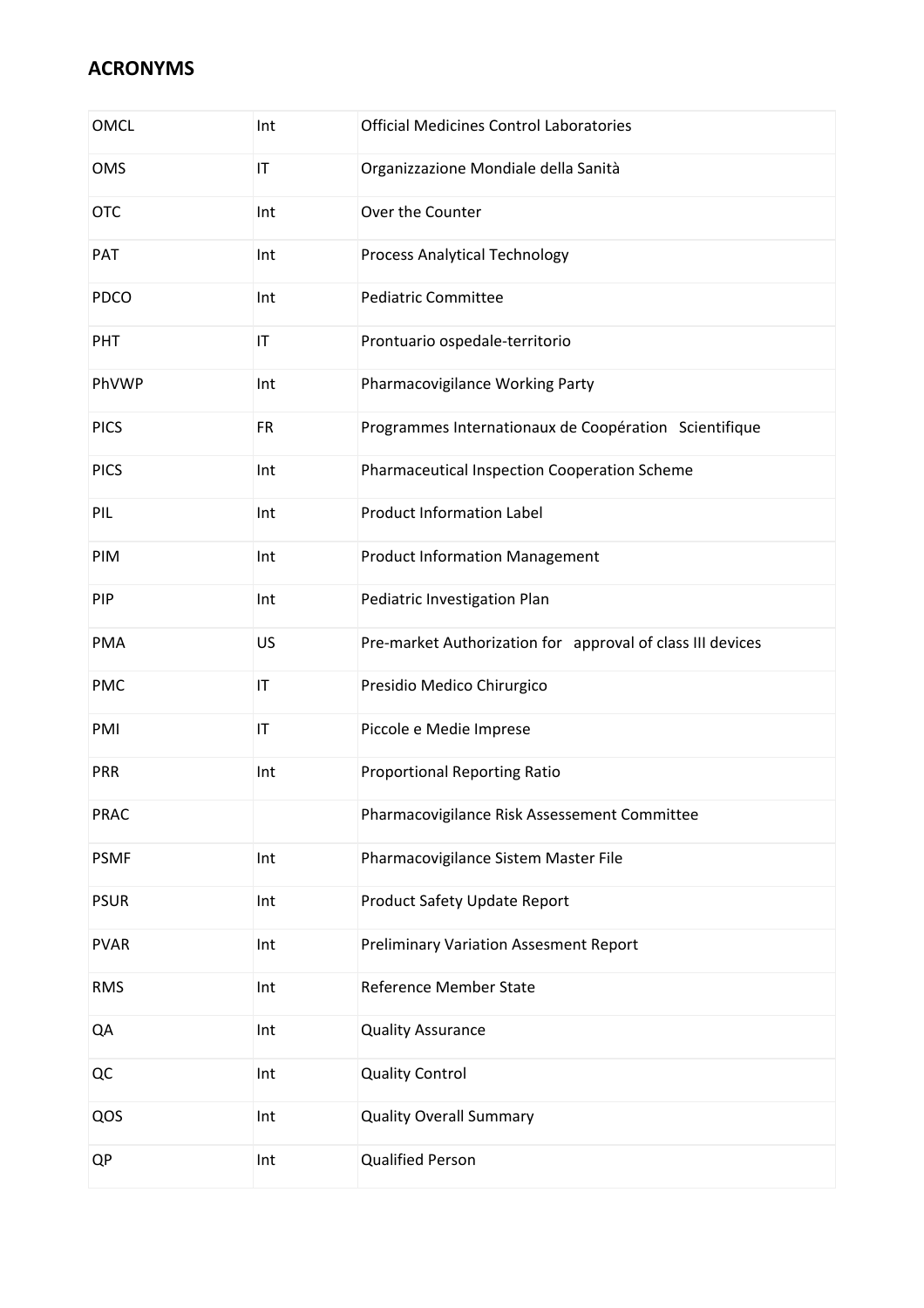| QPPV         | Int                    | Qualified Person Pharmacovigilance                                      |
|--------------|------------------------|-------------------------------------------------------------------------|
| QRD          | Int                    | <b>Quality Review of Documents</b>                                      |
| <b>RAEE</b>  | $\mathsf{I}\mathsf{T}$ | Rifiuti di Apparecchiature Elettriche ed Elettroniche                   |
| <b>RAPEX</b> | Int                    | Rapid Exchange about Safety Product                                     |
| <b>RAPS</b>  | Int                    | Regulatory Affairs Professionals Society                                |
| <b>RCP</b>   | $\mathsf{I}\mathsf{T}$ | Riassunto delle Caratteristiche del Prodotto                            |
| <b>RDA</b>   | Int                    | Recommended Daily Allowance                                             |
| <b>REACH</b> | Int                    | Registration, Evaluation, Authorisation and Restriction of<br>Chemicals |
| R&D          | Int                    | Research and Development                                                |
| <b>RMP</b>   | Int                    | Risk Management Plan                                                    |
| <b>RPSGB</b> | UK                     | Royal Pharmaceutical Society of Great Britain                           |
| SAE          | Int                    | Serious Adverse Event                                                   |
| SAG          | Int                    | Scientific Advisory Group                                               |
| SCI          | $\mathsf{I}\mathsf{T}$ | Società Chimica Italiana                                                |
| <b>SDRs</b>  | Int                    | <b>Signals Disproportionate Reporting</b>                               |
| <b>SMF</b>   | Int                    | <b>Site Master File</b>                                                 |
| <b>SME</b>   | Int                    | Small and Medium-sized Enterprise                                       |
| SOP          | US                     | <b>Standard Operating Procedure</b>                                     |
| SOP          | $\mathsf{I}\mathsf{T}$ | Senza Obbligo di Prescrizione                                           |
| <b>SIAF</b>  | $\mathsf{I}\mathsf{T}$ | Sistema Informatico Anagrafe Fondi                                      |
| <b>SIAR</b>  | $\mathsf{I}\mathsf{T}$ | Società Italiana Attività Regolatorie                                   |
| SPC          | Int                    | <b>Summary of Product Characteristics</b>                               |
| SSN          | $\mathsf{I}\mathsf{T}$ | Servizio Sanitario Nazionale                                            |
| <b>SUSAR</b> | Int                    | Suspected, Unexpected, Serious Adverse Reaction                         |
| <b>THR</b>   | Int                    | <b>Traditional Herbal Registration</b>                                  |